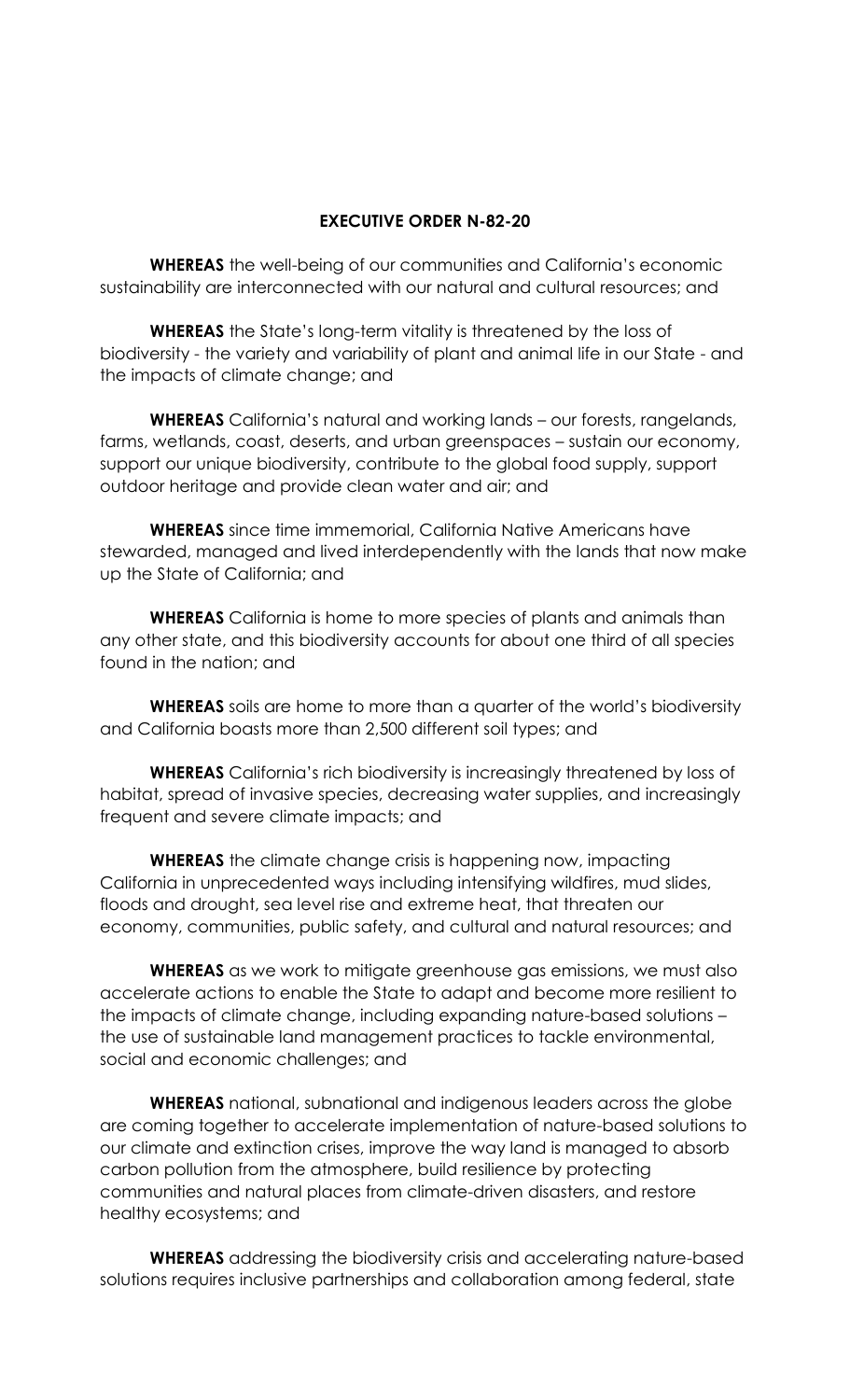and local governments, California Native American tribes, local communities, businesses, investors, labor, conservationists, outdoor enthusiasts, academia, land managers, and other stakeholders.

**NOW, THEREFORE, I, GAVIN NEWSOM**, Governor of the State of California, in accordance with the authority vested in me by the Constitution and statutes of the State of California do hereby issue the following Order to become effective immediately to combat the climate and biodiversity crises:

## **IT IS HEREBY ORDERED THAT**:

- 1. To combat the biodiversity and climate crises, the California Natural Resources Agency, in consultation with the California Department of Food and Agriculture, the California Environmental Protection Agency and other state agencies, is directed to establish the California Biodiversity Collaborative (Collaborative) to bring together other governmental partners, California Native American tribes, experts, business and community leaders and other stakeholders from across California to protect and restore the State's biodiversity. State agencies will consult the Collaborative on efforts to:
	- a. Establish a baseline assessment of California's biodiversity that builds upon existing data and information, utilizes best available science and traditional ecological knowledge, and can be updated over time.
	- b. Analyze and project the impact of climate change and other stressors on California's biodiversity.
	- c. Inventory current biodiversity efforts across all sectors and land managers and highlight opportunities for additional action to preserve and enhance biodiversity.
	- d. Expand the communication and use of information, indicators and tools to monitor, track and protect California's biodiversity and natural resources.
	- e. Advance multi-benefit, voluntary and cooperative approaches that protect and restore biodiversity while stewarding natural and working lands, building climate resilience, and supporting economic sustainability.
	- f. Engage stakeholders across California's diverse communities, including academic and research institutions; local and federal governments; California Native American tribes; outdoor recreation and access groups; fishing and hunting organizations; farmers, ranchers and other private landowners and land managers; environmental advocates and investors; housing and land use developers; educators; philanthropy, and others.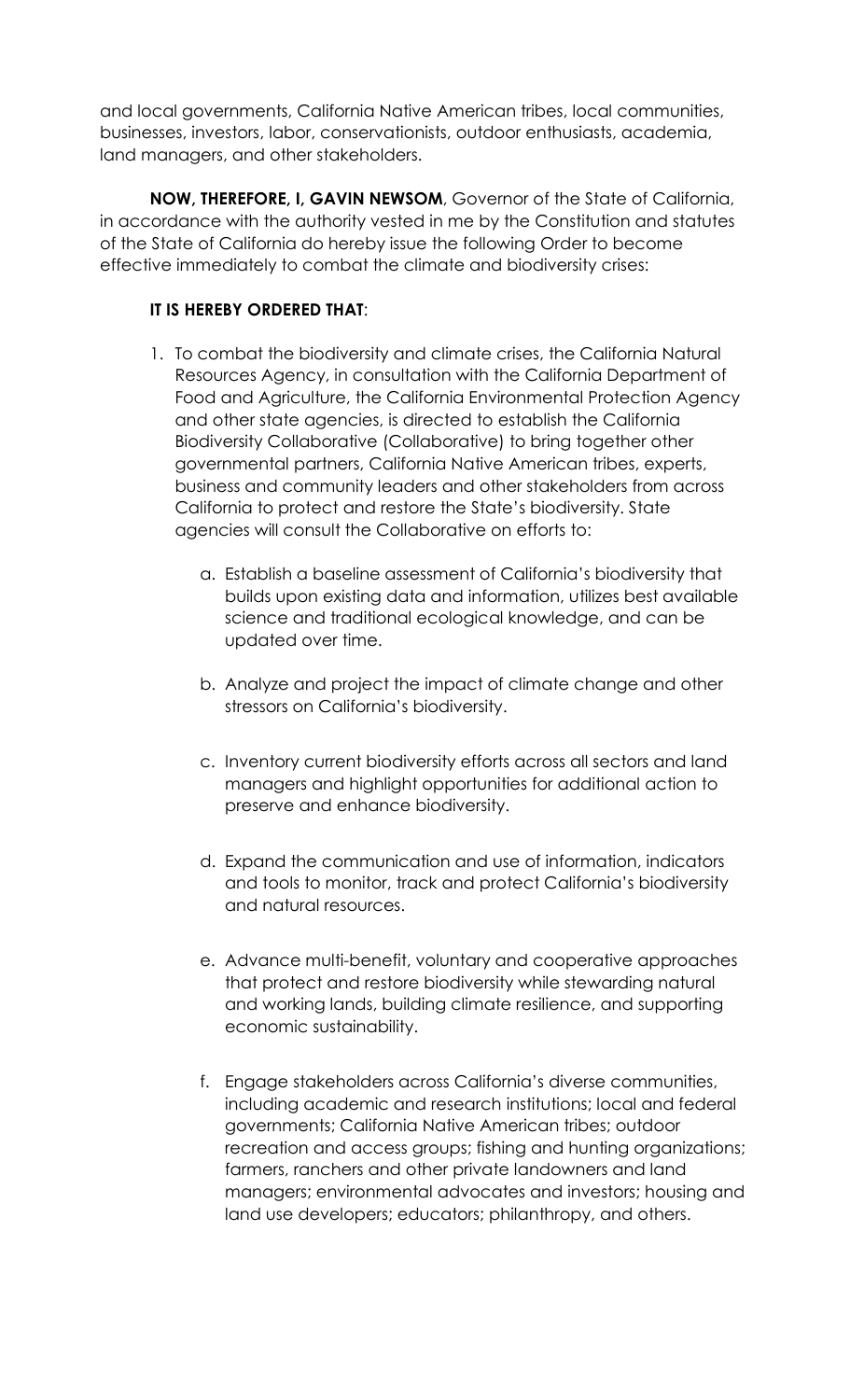- 2. To support the global effort to combat the biodiversity and climate crises, it is the goal of the State to conserve at least 30 percent of California's land and coastal waters by 2030. The California Natural Resources Agency and other relevant state agencies, in consultation with the Collaborative, are directed to develop and report strategies to the Governor no later than February 1, 2022 to achieve this goal in a manner that:
	- a. Safeguards our State's economic sustainability and food security.
	- b. Protects and restores biodiversity.
	- c. Enables enduring conservation measures on a broad range of landscapes, including natural areas and working lands, in partnership with land managers and natural resource user groups.
	- d. Builds climate resilience, reduces risk from extreme climate events and contributes to the State's effort to combat climate change.
	- e. Expands equitable outdoor access and recreation for all Californians.
- 3. To advance efforts to conserve biodiversity, the California Natural Resources Agency is directed to take the following actions within existing authority and resources:
	- a. Strategically prioritize investments in cooperative, high-priority actions that promote biodiversity protection, habitat restoration, wildfire-resilient, sustainably managed landscapes and other conservation outcomes.
	- b. Implement actions to increase the pace and scale of environmental restoration and land management efforts by streamlining the State's process to approve and facilitate these projects.
	- c. Collaborate with federal and state research institutions to utilize innovative scientific observation technology and with tribal partners to incorporate tribal expertise and traditional ecological knowledge to better understand our biodiversity and threats it faces.
	- d. Participate in regional, national and international efforts to advance biodiversity protection and help to stem extinctions across the planet.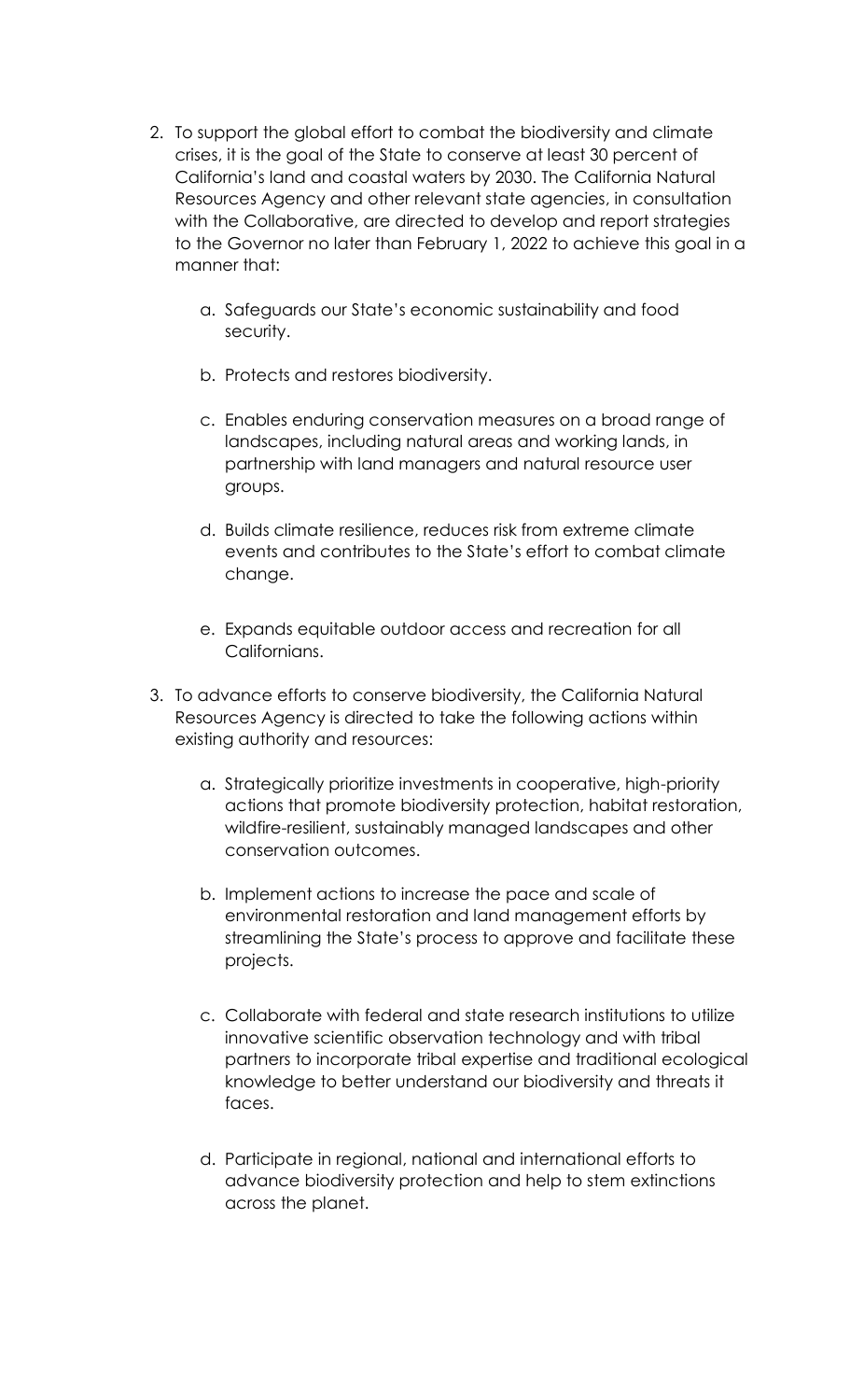- 4. To advance efforts to conserve biodiversity, the California Department of Food and Agriculture is directed to take the following actions with existing authority and resources:
	- a. Coordinate with other relevant state agencies and private partners to reinvigorate populations of pollinator insects across the State, which restore biodiversity and improve agricultural production.
	- b. Implement strategic efforts to protect California's native plants and animals from invasive species and pests that threaten biodiversity and economic activities.
	- c. Enhance soil health and biodiversity through the Healthy Soils Initiative.
- 5. The California Natural Resources Agency, the California Department of Food and Agriculture, the California Environmental Protection Agency, the Governor's Office of Planning and Research, and other state agencies, shall use existing authorities and resources to identify and implement near- and long-term actions to accelerate natural removal of carbon and build climate resilience in our forests, wetlands, urban greenspaces, agricultural soils, and land conservation activities in ways that serve all communities and in particular low-income, disadvantaged and vulnerable communities.
- 6. Within one year of this Order, the California Natural Resources Agency, in consultation with the California Environmental Protection Agency, the California Department of Food and Agriculture, the California Air Resources Board, Governor's Office of Planning and Research, the California Strategic Growth Council and other state agencies, shall develop a Natural and Working Lands Climate Smart Strategy that serves as a framework to advances the State's carbon neutrality goal and builds climate resilience.

In developing this Strategy, agencies shall be guided by the following principles:

- a. Promote healthy lands that provide multiple benefits including improved air quality, reliable water supply, thriving communities, and economic sustainability.
- b. Advance equity and opportunity for all regions of California.
- c. Support pathways for sectors such as agriculture and forestry to participate in the transition to a carbon neutrality economy.
- d. Inform policies through public feedback gathered through extensive outreach to and equitable engagement with stakeholders including, but not limited to, land managers, federal, tribal and local governments, communities, environmental justice leaders, businesses, investors, nongovernmental organizations, scientists and universities.